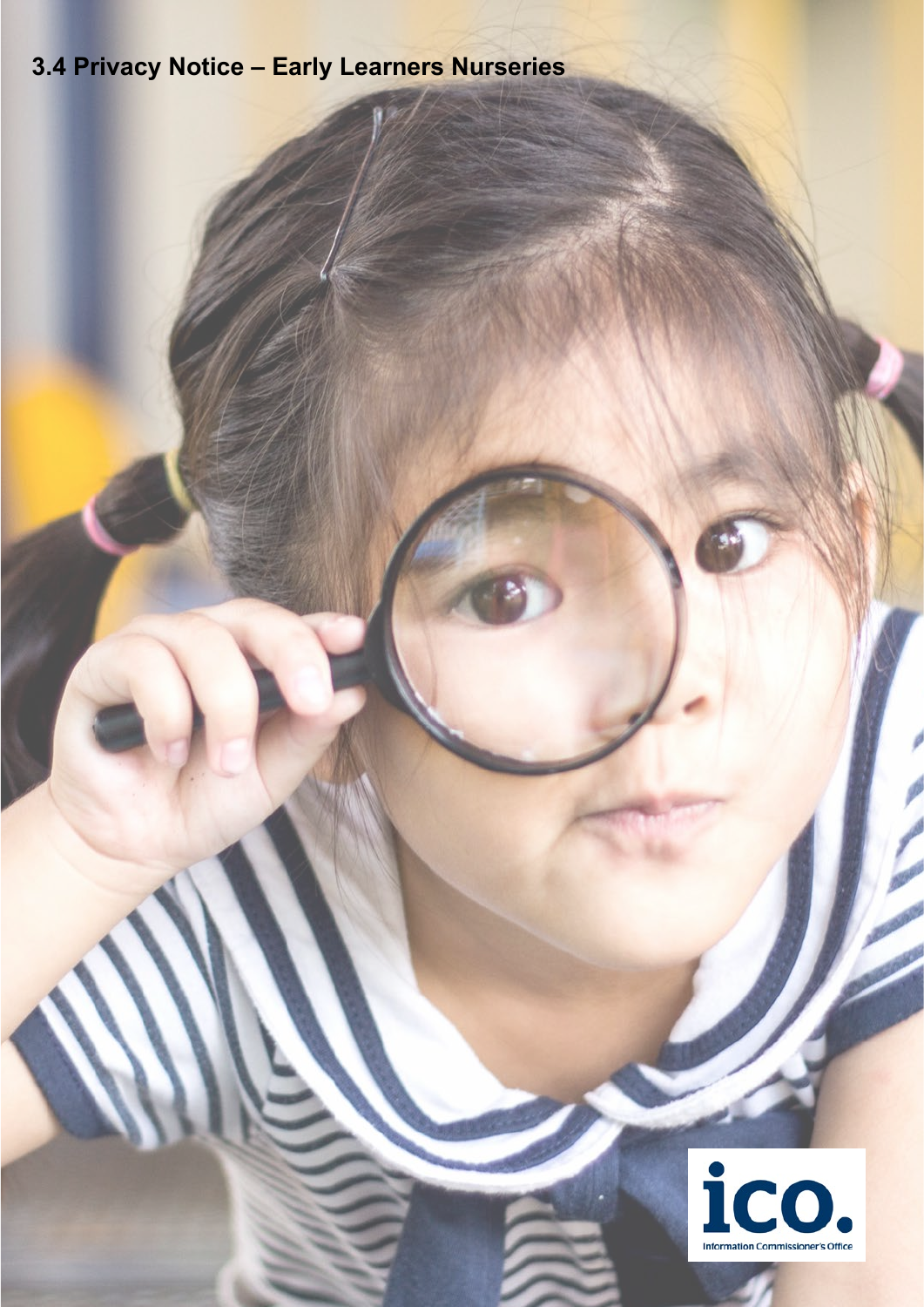# **Privacy Notice - Data Protection Act 1998 and General Data Protection Regulations – 2018**

We collect and use children's information under section 537A of the Education Act 1996, and section 83 of the Children Act 1989. We also comply with Article 6(1)(c) and Article 9(2)(b) of the General Data Protection Regulation (GDPR, May 2018).

# **Understanding Privacy Notice**

It is a requirement of our registration with the Information Commissioners Office (ICO) to provide you with information about the details we keep about you and your child/ren. This requirement applies to information we collect in relation to online and paper data processing.

#### **Categories of children's information that we collect, hold and share include**: Development records including:

- Information from you

- Details about your child's learning and development at home
- A copy of your child's statutory 2 year progress check
- Observations of your child's learning
- Assessments, planning and regular progress summaries.

Personal records including:

- Personal details required by the statutory framework and / or the local authority for funding purposes. Information about you *(your name, home and work address, phone numbers, email, and family details)*
- Contractual details including attendance registers and fees information. (Such as sessions attended, number of absences and absence reasons)
- Emergency details including your contact details and records of your child's health and care needs.
- Safeguarding and child protection records
- Any records required to support your child such as shared information from other agencies and/ or working professionals.
- Special educational needs or disability information.

# **Why we collect this information and the legal basis for handling your data**

We use personal data about you and your child in order to provide childcare services and fulfil the contractual arrangement you have entered into. This includes using your data to:

- contact you in case of an emergency
- to support your child's wellbeing and development
- to manage any special educational, health or medical needs of your child whilst at our setting
- to carry out regular assessment of your child's progress and to identify any areas of concern
- to maintain contact with you about your child's progress and respond to any questions you may have
- to process your claim for up to 2, 3 or 4-year-old free childcare *(only where applicable)*
- to keep you updated with information about our service

With your consent, we will also record your child's activities for their individual learning record. This may include photographs and videos. You will have the opportunity to withdraw your consent at any time, for images taken by confirming so in writing.

## **Collecting children's information**

Whilst the majority of children's information you provide to us is mandatory, some of it is provided to us on a voluntary basis. In order to comply with the General Data Protection Regulation, we will inform you whether you are required to provide certain children's information to us or if you have a choice in this.

#### **Storing information**

We hold data in line with statutory requirements after the child has left the setting. We have set retention periods for data and records.

#### **Who do we share data with?**

We are required to ensure the information collected about you and your child/ren is treated confidentially and only shared when there is a need for it to be shared. In order for us to deliver childcare services we will also share your data as required with the following categories of recipients:

- Our local authority (for example: 2, 3 and 4 year old funding)
- The Department for Education (DfE)
- We share information with other settings or agencies involved in your child's care – requirement of EYFS
- We share a copy of your child's 2 year progress check with your health visitor – requirement of EYFS
- We share information about income and expenses including, when requested, your invoices and payments with HMRC and Tax Credits.
- our setting software management provider
- We will not share any information with anyone without parents' consent, unless there is a child protection concern.
- our insurance underwriter
- Ofsted may require access to my records at any time.
- Company solicitors to enforce or apply the terms and conditions of your contract with us. If it is necessary to protect our/or others rights, property or safety

# **Ensuring your data is accurate**

Under the GDPR I am required to keep data about you and your child/ren up-to-date and to ensure it is accurate; We will do this regularly. You have the right to access personal data about you and your child/ren and I will share this information with you on request.

# **Why we share children's information**

We do not share information about our children's with anyone without consent unless the law and our policies allow us to do so. We share children's data with the Department for Education (DfE) on a statutory basis.

To find out more about the data collection requirements placed on us by the Department for Education (for example; via the Early Years census) go to <https://www.gov.uk/search?q=Early+Years+Census>

The DfE may also share child level personal data that we supply to them, with third parties. This will only take place where legislation allows it to do so and it is in compliance with the Data Protection Act 1998 and the General data Protection Regulations 2018.Decisions on whether DfE releases this personal data to third parties are subject to a robust approval process and are based on a detailed assessment of who is requesting the data, the purpose for which it is required, the level and sensitivity of data requested and the arrangements in place to store and handle the data. To be granted access to child level data, requestors must comply with strict terms and conditions covering the confidentiality and handling of data, security arrangements and retention and use of the data.

#### For more information on how this sharing process works, please visit: [https://www.gov.uk/government/publications/national-pupil-database-user-guide-and](https://www.gov.uk/government/publications/national-pupil-database-user-guide-and-supporting-information)[supporting-information.](https://www.gov.uk/government/publications/national-pupil-database-user-guide-and-supporting-information)

## **Requesting access to your personal data**

Under data protection legislation, parents have the right to request access to information about them that we hold. To make a request to the manager of the setting for your personal information, or be given access to your child's educational record, contact:

| <b>Early Learners Nurserv</b> | <b>Early Learners Nursery</b> | <b>Early Learners Nurserv</b> | <b>Early Learners Nurserv</b> |
|-------------------------------|-------------------------------|-------------------------------|-------------------------------|
| (Middlewich) Ltd              | (St Helens) Ltd               | (Runcorn) Ltd                 | (Widnes) Ltd                  |
| Booth Lane.                   | Irwin Road.                   | Lowlands Road.                | 20 Deacon Road.               |
| Middlewich.                   | St Helens                     | Runcorn.                      | Widnes.                       |
| Cheshire.                     | Mersevside.                   | Cheshire.                     | Cheshire.                     |
| CW100.II                      | <b>WA93UG</b>                 | WA75TR                        | WA86FD                        |
| T: 01606841174                | T: 01744817771                | T: 01928581881                | T: 01514242987                |
| E: middlewich@e-l-n.co.uk     | E: sthelens@e-l-n.co.uk       | E: runcom@e-l-n.co.uk         | E: widnes@e-l-n.co.uk         |

#### **Your data protection rights**

Under data protection law, you have rights including:

- Your right of access You have the right to ask us for copies of your personal information.
- Your right to rectification You have the right to ask us to rectify personal information you think is inaccurate. You also have the right to ask us to complete information you think is incomplete.
- Your right to erasure You have the right to ask us to erase your personal information in certain circumstances. in certain circumstances, have inaccurate personal data rectified, blocked, erased or destroyed; and
- .<br>Your right to restriction of processing You have the right to ask us to restrict the processing of your personal
- information in certain circumstances. Your right to object to processing - You have the the right to object to the processing of your personal information in certain circumstances.
- Your right to data portability You have the right to ask that we transfer the personal information you gave us to another organisation, or to you, in certain .<br>circumstances
- You are not required to pay any charge for exercising your rights.

If you have a concern about the way we are collecting or using your personal data, you should raise your concern with us in the first instance or If you have continue to have concerns about the way your data is handled and remain dissatisfied after raising your concern you can contact the Information Commissioner's Office (ICO).

# Helpline number: 0303 123 1113

ICO website[: https://www.ico.org.uk](https://www.ico.org.uk/)

#### Changes to this notice

We keep this notice under regular review. You will be notified of any changes where appropriate.